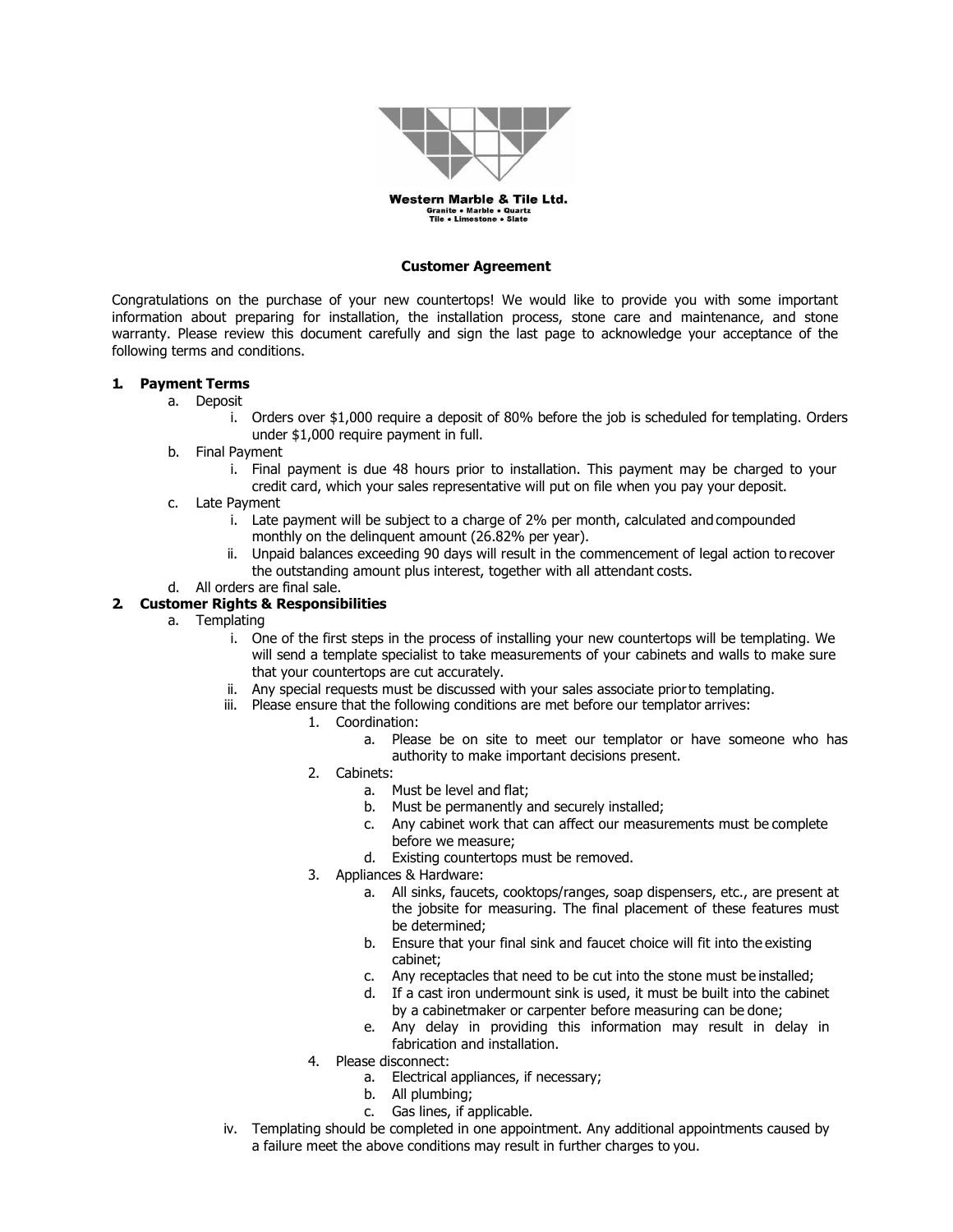- v. You will need to sign off on any changes made to the original quote during templating.
- vi. Changes made after templating may result in a price increase and may delay fabrication and installation.
- b. Shop Drawings
	- i. After templating, please allow some time for us to generate a shop drawing that will detail the dimensions/shapes of the tops, location of the cutouts, edge detail with a section showing overhang, joint locations, color(s) and thickness of the material.
	- ii. We will review the shop drawings with you and verify the price of the work. **Any changes after template may result in additional charges to you and may delay installation.**
- c. Programming
	- i. Once template has been programmed, if the material has a lot of variation/heavy patterning, you will be sent a rendered image to approve. We ask that approval is given within 24 hours to keep fabrication on track for installation.

## d. Fabrication

- i. Seams
	- 1. We will do our best to ensure that your job is cut as requested. Sometimes there are circumstances beyond our control where we will need to use our professional experience. We can assure you that we do the best job in the industry to keep seams to a minimum. We reserve the right of seam placement.
- e. Installation
	- i. Coordination
		- 1. Ensure that the installation date does not interfere with other work being done in your home (e.g. wood floors or tile being installed);
		- 2. Provide a safe, clear and unobstructed walking path to your home. The stone is very heavy and our installers need access from their trucks to your doorway;
		- 3. The installation area inside your home must be clean and items must be moved out of the installers way;
		- 4. Keep children and pets away from the installation area;
		- 5. Backsplashes should not be installed until the countertop installation is complete;
		- 6. We require at least 24 hours notice if you need to change your installation date.
			- Last minute changes could result in additional charges to you.
	- ii. Cabinetry
		- 1. Cabinetry must be adequate to support stone countertops;
		- 2. Cabinetry must be level, flat and permanently installed;
		- 3. Note that "European style" (IKEA) frameless cabinets require extra bracing across front at all cutout locations;
		- 4. We hold no liability for damage to countertops or cabinetry caused by failure to meet the above requirements.
	- iii. Plumbing
		- 1. Disconnect sinks, disposals and faucets;
		- 2. We do not reinstall any plumbing, electrical or appliances;
		- 3. We recommend that you have a professional plumber reinstall your plumbing;
			- a. Drop-in Sinks: We will "loose set" your self-rimming sink and have it ready for your plumber to mount and attach any clips, hardware and plumbing. It is his responsibility to clean and caulk;
			- b. Undermount Sinks: We will mount your undermount sink beneath the countertop, ready for your plumber to attach the plumbing. Please note that plumbing cannot be reinstalled the same day as your counters are installed. Wait 24 hours to allow the adhesive between the sink and the top to cure. Do not use plumbers putty for any sink or faucet installation. It is an oil based product that will darken light colored stones.
			- c. Apron Sinks: must be in place at template. Apron sinks can be placed differently depending on preference.
	- iv. Electrical
		- 1. If we are installing a full splash, you will need to remove the faceplates and pull the electrical outlet from the wall. If it is necessary to move any outlets, you will be informed, and it is your obligation to have them relocated prior to installation. Please disconnect power to these outlets during install.
	- v. Appliances
		- 1. Disconnect any interfering electrical appliances and gas lines (if applicable);
		- 2. Appliances should be present so we can check for correct fit;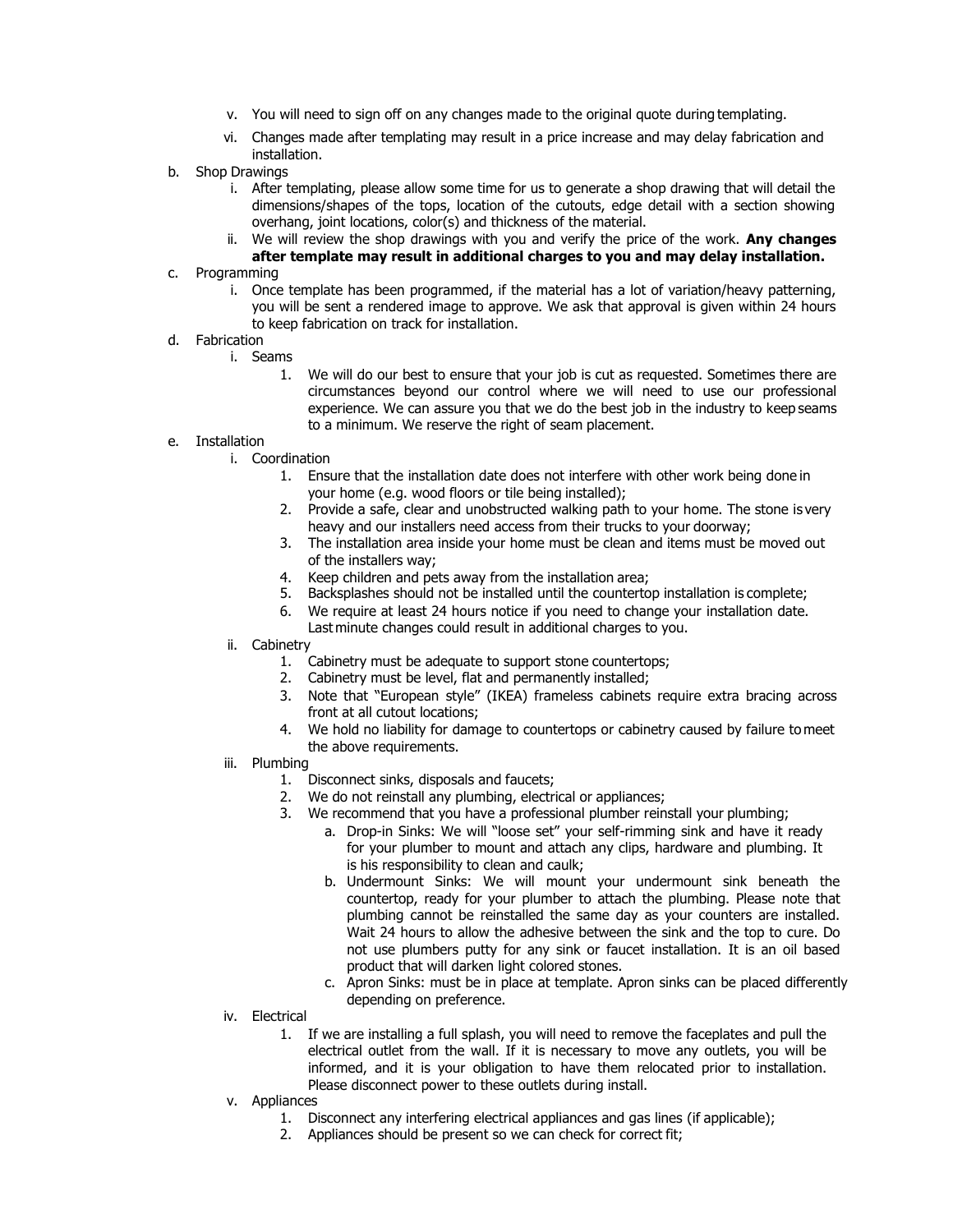- 3. Cut in cooktops will be set loose in the countertop, ready for your appliance installer to mount and hook up. The cut out for your cooktop may be done after the new tops are installed. This creates some dust, but prevents unnecessary breakage;
- 4. We do not reinstall any appliances.
- vi. Finishing
	- 1. Seams will be filled with a polyester material, colored to match the stone. We strive to match the stone as best as possible;
	- 2. We will caulk undermount sinks, backsplashes, and the areas between the stone and the cabinet and along walls and gables;
	- 3. Wait 24 hours for seams and caulking to cure before usage in these areas;
	- 4. It may be necessary to do some cutting on site. Do not expect to keep your cutouts, as they usually break during the cutting process. We do our best to minimize mess but keep in mind that countertop installation can be a messy process.
- vii. Waiver of liability
	- 1. We are not liable for any damage to countertop material caused by settling of the subsurface, improper surface preparation (unless prepared by us), other improper construction or the directed placement of materials contrary to our recommendation.
	- 2. While we will take all reasonable precautions, walls may be scratched or scribed during the installation process. You will be responsible for touch-ups. If any major damages occur, we will work with you to ensure all issues are remediated.
- f. Return trips
	- i. Any return trips caused by a failure to meet the above conditions may result in additional charges to you.

#### **3. Characteristics of Natural Stone**

- a. Limestone, marble and honed granite scratch and stain more easily than polished granite. These stones require additional care.
- b. Each individual natural stone has its own distinct variations in color and markings. While samples are provided to assist you in your material selection, they only offer a general representation of the overall colour and markings of each product and are not meant to be an exact replication.
- c. With polished granite and marble, any or all of the following natural characteristics may be present:
	- i. Fissures: these look like spider veins or cracks. We try to avoid large fissures by cutting around them. If it is necessary to reinforce a fissure, we will fill it with resin and/or reinforce it with steel rods on the backside;
	- ii. Beauty marks: these are natural mineral deposit concentrations that can be seen as intensified spots or lines of color, lack of color, or areas with compromised polishing ability;
	- iii. Pits: these are "pock marks" of various size on the surface of a slab which are the result of the tightness of the material grain and affect the material's ability to accept a polished finish;
	- iv. Variations in veining, color and movement. Materials referred to as "swirl" granites exhibit more of these natural occurrences.
- d. These natural characteristics usually pose no structural abnormalities to the stone. We reserve the right to refuse any natural stone lot that does not meet the highest quality standards, including shipments containing heavy pitting or markings, faded coloration, or excessive cracking. We are committed to only using the best-valued products for your countertops.
- e. If fissures, pits or the natural characteristics of stone are viewed as defects, you may want to choose granite that has less, or consider a different countertop material.

# **4. Stone Care & Maintenance**

- a. Cleaning Granite
	- i. Correct care and cleaning preserves the natural highly polished look of stone. Generally speaking, you don't want to clean your counters with anything you wouldn't use on your hands;
	- ii. We recommend day-to-day cleaning with soap and water;
	- iii. When a more heavy-duty clean is needed, we recommend using GranQuartz products for natural stone;
	- iv. Use a soft clean cloth like microfiber. Never use anything abrasive like steel wool, scouring pads or powders;
	- v. Never use abrasive cleaners or harsh chemicals, such as Windex (it has ammonia in it), vinegar, lemon or orange cleaners, or bathroom/tub and tile cleaners. They can scratch, pit and etch the stone surface;
	- vi. Be careful with cleaners that contain alcohol or those that dry faster than you can wipe off. They will often cause a buildup that can make your tops look dull;
	- vii. Do not wax your countertops.